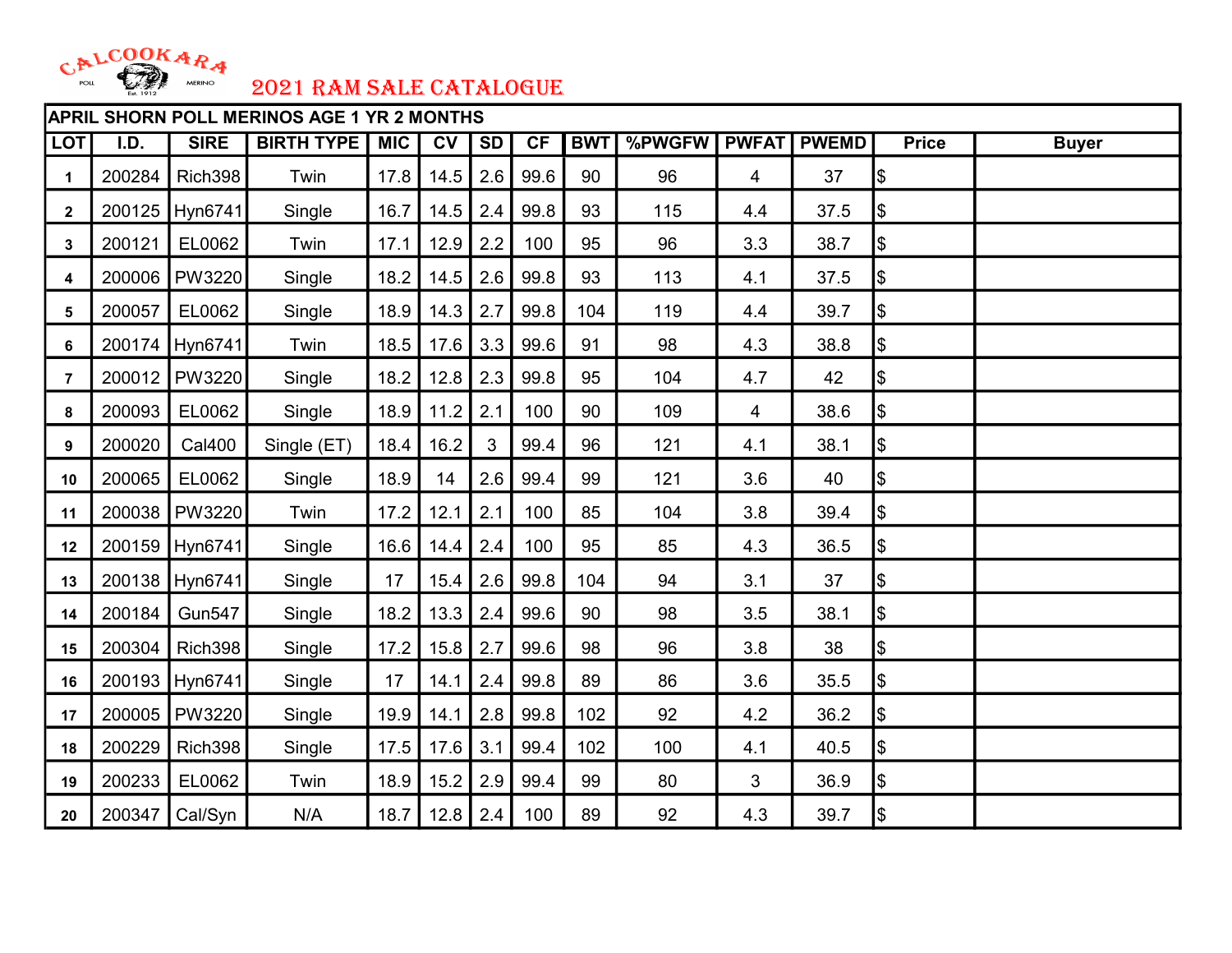

|            | <b>APRIL SHORN POLL MERINOS AGE 1 YR 2 MONTHS</b> |                |                   |            |                        |           |      |            |        |              |              |               |              |
|------------|---------------------------------------------------|----------------|-------------------|------------|------------------------|-----------|------|------------|--------|--------------|--------------|---------------|--------------|
| <b>LOT</b> | I.D.                                              | <b>SIRE</b>    | <b>BIRTH TYPE</b> | <b>MIC</b> | $\overline{\text{cv}}$ | <b>SD</b> | CF   | <b>BWT</b> | %PWGFW | <b>PWFAT</b> | <b>PWEMD</b> | <b>Price</b>  | <b>Buyer</b> |
| 21         | 200074                                            | EL0062         | Twin              | 19.3       | 15                     | 2.9       | 99.8 | 95         | 96     | 3.2          | 39.3         | Ι\$           |              |
| 22         | 200047                                            | PW3220         | Twin              | 17.8       | 13                     | 2.3       | 100  | 96         | 100    | 4.1          | 36.8         | \$            |              |
| 23         | 200008                                            | <b>Cal400</b>  | Single (ET)       | 16.8       | 14                     | 2.4       | 99.8 | 100        | 100    | 3.8          | 35.5         | \$            |              |
| 24         | 200028                                            | PW3220         | Singe             | 19.4       | 13.2                   | 2.6       | 99.4 | 87         | 130    | 4.5          | 39           | Ι\$           |              |
| 25         | 200463                                            | CalSyn         | N/A               | 18.6       | 17.1                   | 3.2       | 99.4 | 109        | 109    | 3.7          | 40.3         | \$            |              |
| 26         | 200331                                            | CalSyn         | N/A               | 17.7       | 12.2                   | 2.2       | 99.6 | 102        | 94     | 4.6          | 39.3         | Ι\$           |              |
| 27         | 200094                                            | EL0062         | Twin              | 17.9       | 13.6                   | 2.4       | 99.6 | 113        | 87     | 4            | 37.3         | \$            |              |
| 28         | 200058                                            | EL0062         | Twin              | 19         | 12.9                   | 2.5       | 99.6 | 104        | 100    | 3.2          | 38.2         | \$            |              |
| 29         | 200465                                            | Calsyn         | N/A               | 21.4       | 14.2                   | 3         | 99.8 | 90         | 94     | 4.6          | 36           | \$            |              |
| 30         | 200267                                            | <b>Gun336</b>  | Single            | 18.5       | 14.6                   | 2.7       | 99.4 | 109        | 109    | 3.5          | 39.1         | \$            |              |
| 31         | No Tag                                            | Calsyn         | N/A               | 19.6       | 15.5                   | 3.0       | 99.2 | 97         | 101    | 3.4          | 39.2         | \$            |              |
| 32         | 200170                                            | Hyn6741        | Single            | 16.4       | 13.8                   | 2.3       | 100  | 113        | 115    | 2.8          | 36           | $\frac{1}{2}$ |              |
| 33         |                                                   | 200145 Hyn6741 | Twin              | 17.7       | 12.1                   | 2.1       | 99.8 | 85         | 89     | 3.6          | 36.6         | \$            |              |
| 34         | 200147                                            | Hyn6741        | Twin              | 16.4       | 14.2                   | 2.3       | 99.8 | 98         | 94     | 2.1          | 34.4         | \$            |              |
| 35         | 200025                                            | <b>PW3220</b>  | Single            | 18.6       | 12.9                   | 2.4       | 99.8 | 85         | 113    | 3.4          | 39.2         | \$            |              |
| 36         | 200023                                            | PW3220         | Twin              | 16.9       | 12.2                   | 2.1       | 99.8 | 90         | 96     | 4.1          | 38.5         | $\frac{1}{2}$ |              |
| 37         | 200226                                            | <b>Gun336</b>  | Single            | 19.6       | 16.6                   | 3.3       | 99.2 | 95         | 113    | 3.6          | 36.3         | \$            |              |
| 38         | 200136                                            | <b>Gun547</b>  | Single            | 18.7       | 16.9                   | 3.2       | 100  | 99         | 98     | 3.9          | 39.5         | $\frac{1}{2}$ |              |
| 39         | 200016                                            | <b>Cal400</b>  | Single(ET)        | 19.6       | 12.9                   | 2.5       | 100  | 105        | 113    | 2.8          | 39.3         | \$            |              |
| 40         | 200106                                            | EL0062         | Single            | 18.8       | 14                     | 2.6       | 99.8 | 92         | 113    | 3            | 35.8         | \$            |              |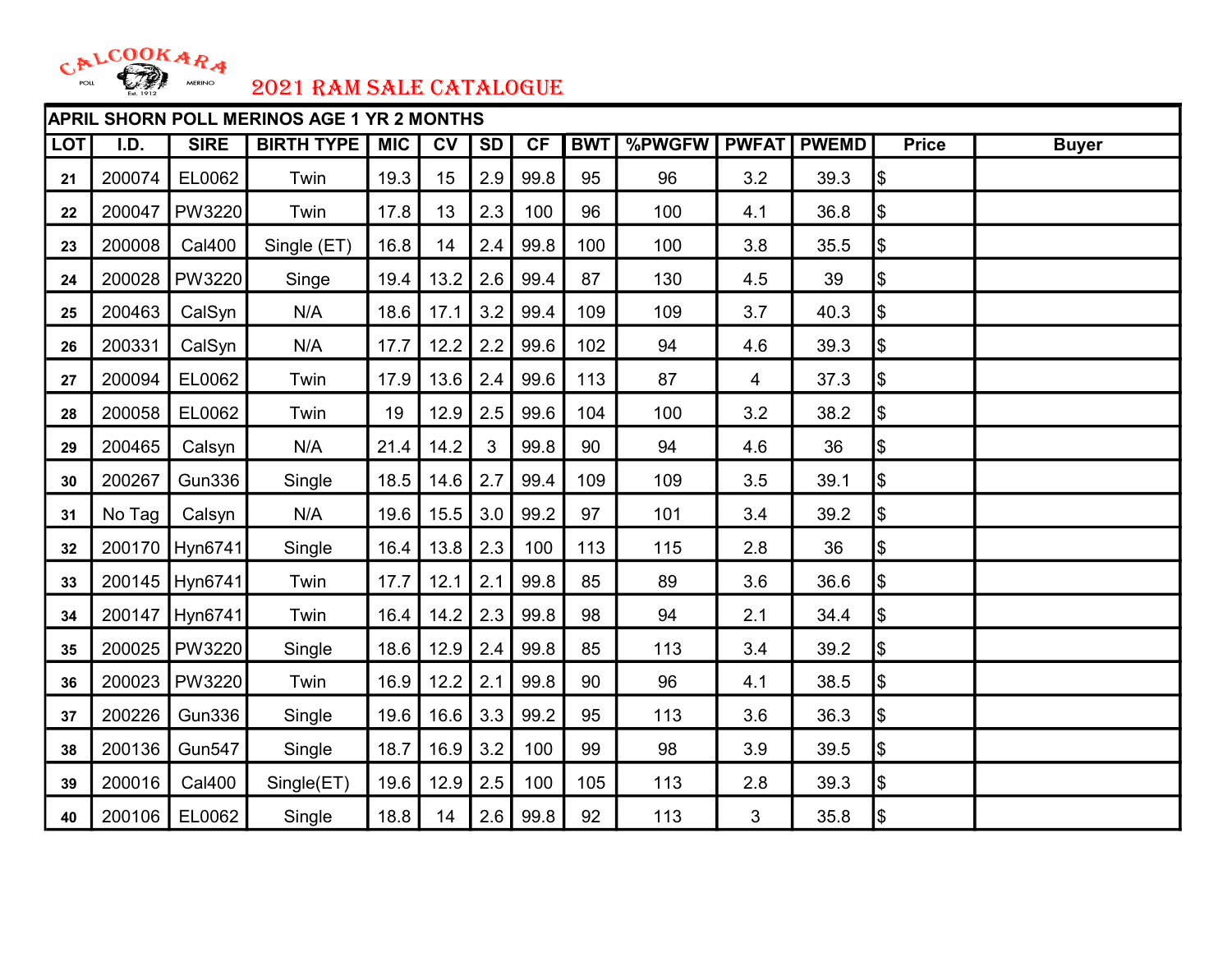

|            | <b>APRIL SHORN POLL MERINOS AGE 1 YR 2 MONTHS</b> |                |                   |            |      |           |      |            |        |                |              |               |              |
|------------|---------------------------------------------------|----------------|-------------------|------------|------|-----------|------|------------|--------|----------------|--------------|---------------|--------------|
| <b>LOT</b> | I.D.                                              | <b>SIRE</b>    | <b>BIRTH TYPE</b> | <b>MIC</b> | CV   | <b>SD</b> | CF   | <b>BWT</b> | %PWGFW | <b>PWFAT</b>   | <b>PWEMD</b> | <b>Price</b>  | <b>Buyer</b> |
| 41         | 200051                                            | EL0062         | Twin              | 18.5       | 15.8 | 2.9       | 99.0 | 102        | 92     | 4.7            | 39.4         | \$            |              |
| 42         |                                                   | 200160 Hyn6741 | Single            | 19.1       | 16.9 | 3.2       | 99.4 | 92         | 111    | 4.1            | 36.2         | \$            |              |
| 43         | 200055                                            | EL0062         | Single            | 20.7       | 14.7 | 3         | 99.0 | 110        | 104    | 5              | 41.6         | \$            |              |
| 44         | 200158                                            | <b>Gun547</b>  | Twin              | 19.5       | 14.1 | 2.8       | 99.2 | 97         | 137    | $\overline{4}$ | 38.8         | \$            |              |
| 45         | 200104                                            | EL0062         | Single            | 18.1       | 11.4 | 2.1       | 100  | 119        | 130    | 4.7            | 40           | \$            |              |
| 46         | 200030                                            | PW3220         | Twin              | 17.9       | 14.8 | 2.6       | 99.6 | 102        | 87     | 4.8            | 40.7         | Ι\$           |              |
| 47         | 200245                                            | <b>Bly0867</b> | Single            | 18.2       | 11.3 | 2.1       | 100  | 89         | 96     | 2.5            | 37.5         | Ι\$           |              |
| 48         | 200249                                            | <b>Gun336</b>  | Twin              | 18.2       | 12.4 | 2.3       | 100  | 90         | 100    | 3              | 37.6         | \$            |              |
| 49         | 200341                                            | CalSyn         | N/A               | 17.6       | 12.4 | 2.2       | 100  | 82         | 112    | 2.9            | 36.3         | \$            |              |
| 50         |                                                   | 200156 Hyn6741 | Single            | 17.5       | 14.3 | 2.5       | 100  | 95         | 107    | 3.7            | 37.8         | \$            |              |
| 51         | 200116                                            | EL0062         | Single            | 17.8       | 14.8 | 2.6       | 99.6 | 94         | 117    | 3.5            | 37           | Ι\$           |              |
| 52         | 200090                                            | EL0062         | Twin              | 20.4       | 15.9 | 3.2       | 99.8 | 83         | 92     | 4.1            | 37.1         | Ι\$           |              |
| 53         | 200066                                            | EL0062         | Twin              | 18.5       | 15   | 2.8       | 99.2 | 85         | 87     | 3.3            | 36.5         | Ι\$           |              |
| 54         | 200295                                            | Rich761        | Twin              | 17.3       | 15.6 | 2.7       | 99.4 | 87         | 75     | 3.7            | 36.8         | $\frac{1}{2}$ |              |
| 55         |                                                   | 200143 Hyn6741 | Twin              | 16.7       | 13   | 2.2       | 99.8 | 90         | 98     | 3.2            | 37           | Ι\$           |              |
| 56         | 200239                                            | Cal400         | Single            | 17.1       | 12.9 | 2.2       | 100  | 87         | 83     | 4.1            | 36.7         | \$            |              |
| 57         | 200049                                            | EL0062         | Twin              | 19.1       | 14.8 | 2.8       | 99.4 | 94         | 96     | 3.8            | 37.8         | \$            |              |
| 58         | 200031                                            | PW3220         | Twin              | 18.7       | 14.3 | 2.7       | 99.8 | 104        | 87     | 4.7            | 38.8         | \$            |              |
| 59         | 200344                                            | CalSyn         | N/A               | 17.5       | 16   | 2.8       | 100  | 95         | 89     | 3.6            | 37           | \$            |              |
| 60         | 200498                                            | CalSyn         | N/A               | 18.3       | 14.6 | 2.7       | 99.4 | 96         | 100    | 3.6            | 39.7         | \$            |              |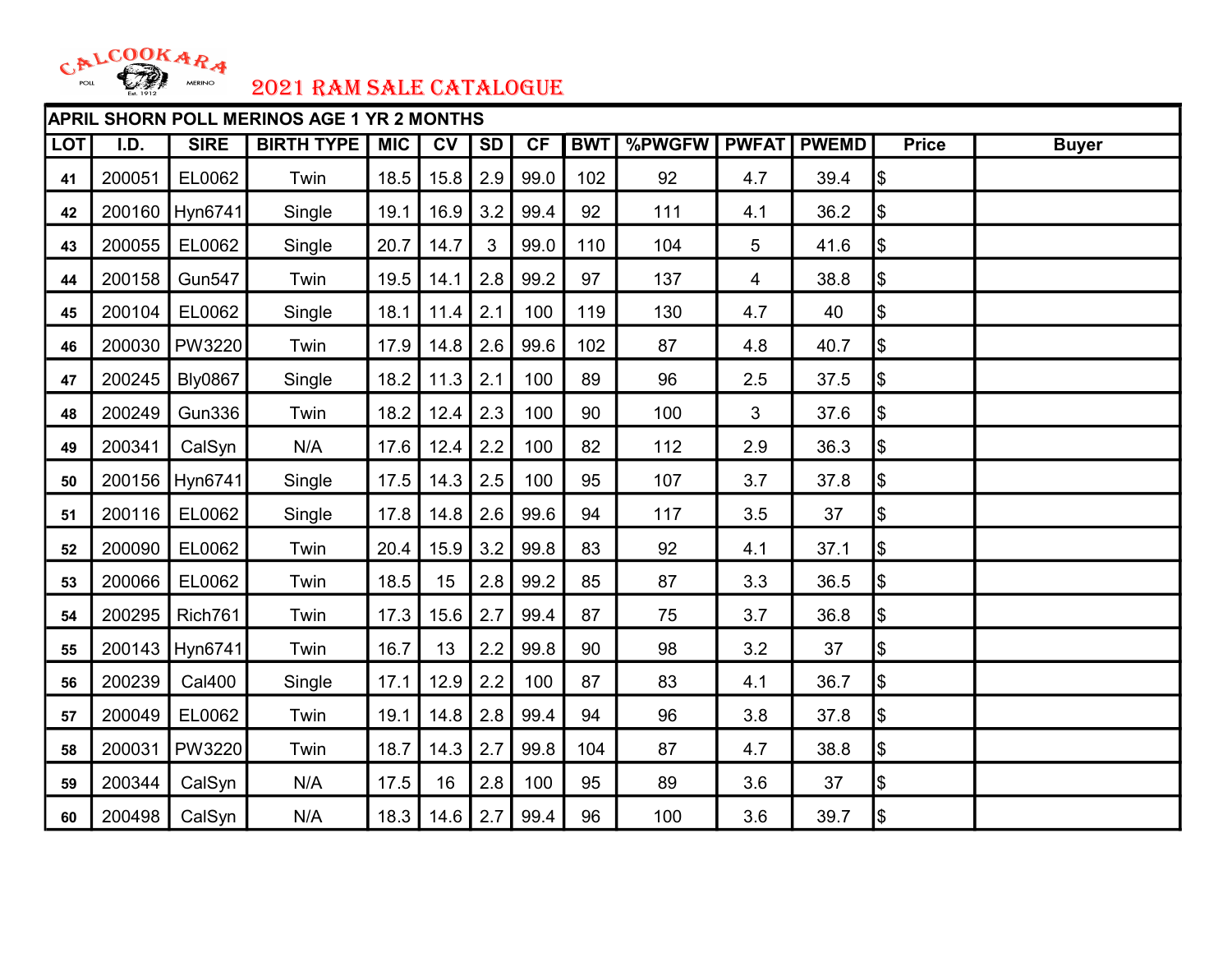

|            | <b>APRIL SHORN POLL MERINOS AGE 1 YR 2 MONTHS</b> |                |                   |            |      |           |      |            |        |              |              |               |              |
|------------|---------------------------------------------------|----------------|-------------------|------------|------|-----------|------|------------|--------|--------------|--------------|---------------|--------------|
| <b>LOT</b> | I.D.                                              | <b>SIRE</b>    | <b>BIRTH TYPE</b> | <b>MIC</b> | CV   | <b>SD</b> | CF   | <b>BWT</b> | %PWGFW | <b>PWFAT</b> | <b>PWEMD</b> | <b>Price</b>  | <b>Buyer</b> |
| 61         | 200265                                            | Rich398        | Single            | 18.7       | 18   | 3.4       | 99.6 | 106        | 109    | 4.1          | 40.5         | \$            |              |
| 62         | 20-0346                                           | CalSyn         | N/A               | 19.3       | 13.2 | 2.5       | 99.6 | 90.0       | 100    | 3.4          | 39.2         |               |              |
| 63         | 200247                                            | Rich398        | Single            | 16.8       | 13.2 | 2.2       | 99.8 | 90         | 87     | 3.4          | 39.2         | \$            |              |
| 64         | 200289                                            | Rich398        | Single            | 18.3       | 12.6 | 2.3       | 100  | 83         | 75     | 3.5          | 34.9         | \$            |              |
| 65         |                                                   | 200133 Hyn6741 | Single            | 16.6       | 13.9 | 2.3       | 100  | 91         | 98     | 3.3          | 37           | \$            |              |
| 66         | 200069                                            | EL0062         | Twin              | 19.3       | 14.1 | 2.7       | 99.8 | 83         | 117    | 4            | 38.1         | Ι\$           |              |
| 67         | 200486                                            | CalSyn         | N/A               | 16.9       | 19.1 | 3.2       | 99.6 | 90         | 80     | $\mathbf{3}$ | 37.2         | Ι\$           |              |
| 68         | 200048                                            | <b>Bly0867</b> | Single            | 19         | 14.7 | 2.8       | 99.8 | 83         | 96     | 2.8          | 37           | \$            |              |
| 69         | 200225                                            | Rich761        | Twin              | 18.4       | 10.4 | 1.9       | 100  | 84         | 87     | 3.9          | 37.3         | \$            |              |
| 70         | 200122                                            | <b>Gun547</b>  | Single            | 18.7       | 14.6 | 2.7       | 99.6 | 93         | 107    | 5.3          | 39.5         | \$            |              |
| 71         | 200248                                            | Rich761        | Single            | 16.7       | 15.2 | 2.5       | 99.8 | 81         | 83     | 3.5          | 35.8         | Ι\$           |              |
| 72         | 200114                                            | EL0062         | Twin              | 19.1       | 13.6 | 2.6       | 99.8 | 105        | 96     | 3.6          | 37.7         | Ι\$           |              |
| 73         | 200499                                            | CalSyn         | N/A               | 19.7       | 13.3 | 2.6       | 99.8 | 99         | 106    | 4.1          | 38.2         | Ι\$           |              |
| 74         | 200270                                            | <b>Gun336</b>  | Twin              | 19.8       | 15.5 | 3.1       | 99.6 | 83         | 92     | 3.2          | 37.1         | Ι\$           |              |
| 75         | 200462                                            | CalSyn         | N/A               | 20         | 12.8 | 2.6       | 100  | 85         | 103    | 2.3          | 35.2         | \$            |              |
| 76         | 200171                                            | <b>Gun547</b>  | Twin              | 18.8       | 15.1 | 2.8       | 100  | 85         | 94     | 3.9          | 35.6         | $\frac{1}{2}$ |              |
| 77         |                                                   | 200144 Hyn6741 | Twin              | 17.2       | 15.4 | 2.6       | 99.6 | 91         | 111    | 2.5          | 36.7         | \$            |              |
| 78         | 200024                                            | <b>PW3220</b>  | Single            | 18.7       | 14.2 | 2.7       | 99.8 | 83         | 143    | 3            | 34.8         | $\frac{1}{2}$ |              |
| 79         | 200218                                            | <b>Bly0867</b> | Single            | 20.1       | 14   | 2.8       | 99.6 | 79         | 83     | 3.1          | 38.3         | \$            |              |
| 80         |                                                   | 200141 Hyn6741 | Twin              | 18.5       | 12.6 | 2.3       | 99.8 | 86         | 120    | 4            | 39.3         | \$            |              |